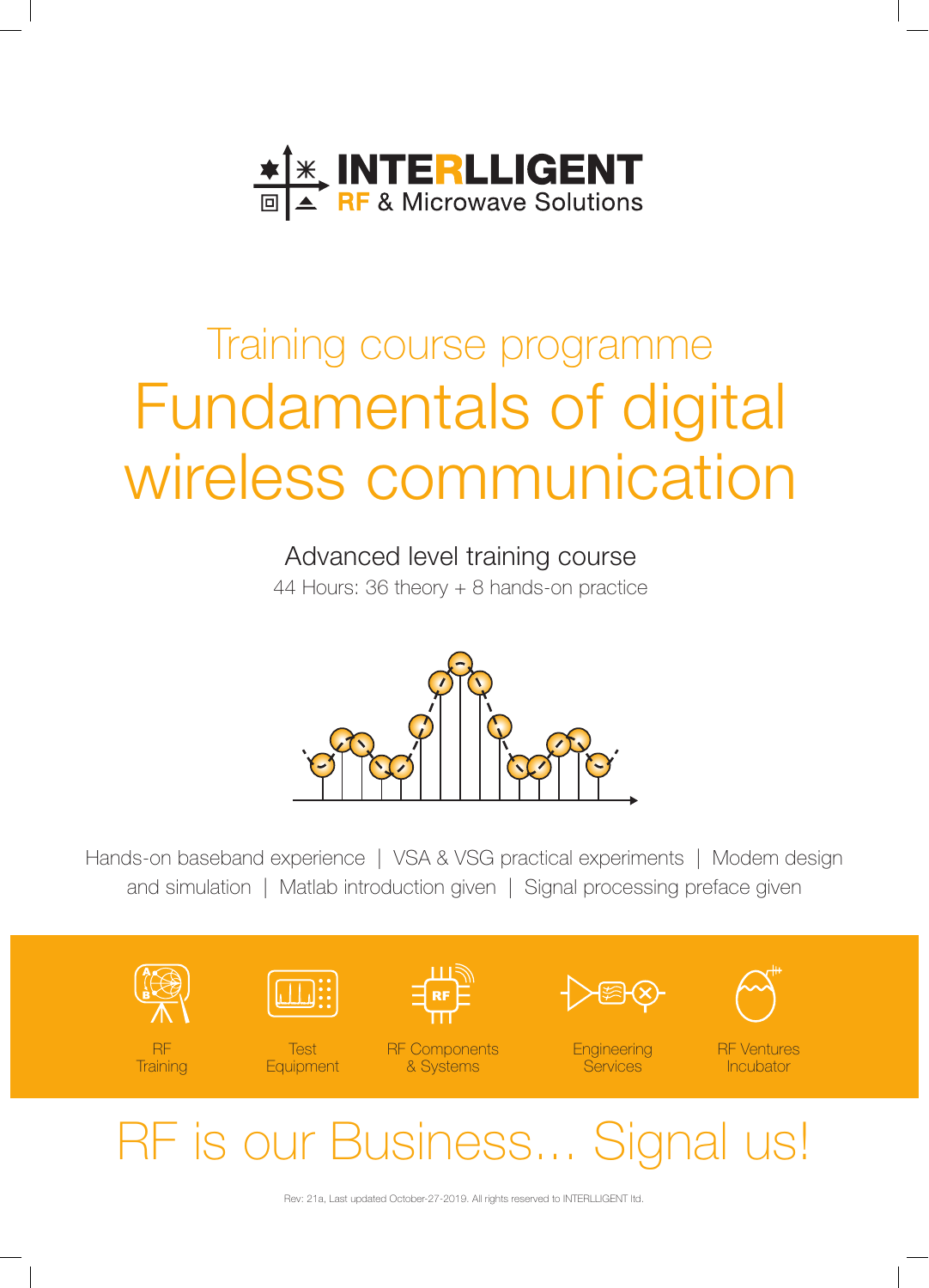# **Introduction**

"Fundamentals of digital wireless communications" is an advanced level, 44 hours training course that deals with the physical layer of digital wireless communications systems.

This in-depth, hands-on training focuses on the theory, design and practical implementation aspects of single-carrier digital wireless communication systems. The Course presents in a simple and intuitive approach - the fundamentals of modern wireless digital communication systems, and incorporates unique HANDS-ON lab, SW simulation and exercises, utilizing the latest Keysight test equipment, signal creation and signal analysis software.

## Target audience

The target audience for this seminar consists of RF & microwave system engineers, wireless hardware experts and electronics engineers who plan to make a transition into digital wireless communications technology, and wish to understand its basic concepts and unique challenges.

# Specific measurable training goals

As an outcome of participation in this training, the student shall become able to:

- 1. Simulate, calculate and compare BER vs. SNR curves for single-carrier constellations.
- 2. Understand and calculate coding gain of simple block and convolutional codes.
- 3. Simulate and measure (using a VSA software) EVM effects of I/Q impairments due to phase noise, non-linearity, gain / phase imbalances, ISI and additive noise.
- 4. Represent Baseband (complex) signals and their corresponding RF modulated (real) signals.
- 5. Design and build in the lab different RF front end architectures for digital communications, such as Zero-IF, Near zero IF and image reject (Weaver / Hartley).
- 6. Characterize RF ADCs and DACs, calculate their ENOB, maximum SNR and EVM effects and simulate clock jitter / quantization effects.
- 7. Model the RF multipath channel and its resulting ISI on the received signal.
- 8. Understand the concepts carrier synchronization, preamble and pilot signals.
- 9. Operate standard test equipment for digital wireless communications, such as a VSA, and VSG, generate complex modulations and download signal recordings from the analyser.
- 10. Perform end-to-end transmitter-channel-receiver design for a single-carrier wireless communications system, calculate and simulate the resulting EVM and BER.

# Presenter

The main presenter will be Mr. Oren Hagai, the founder of INTERLLIGENT RF and Microwave Solutions.

Bio available online at: https://www.linkedin.com/in/4x1vi

# Short form syllabus with chronologic order

## Lesson  $\hat{1}$  (Theory) | Introduction and basic terms in digital wireless communications

Historical overview of digital wireless communications, End to end performance metrics and physical resources of a digital wireless communication system. General block diagram of a digital wireless modem, Basic terms from Information theory, Shannon's capacity theorem.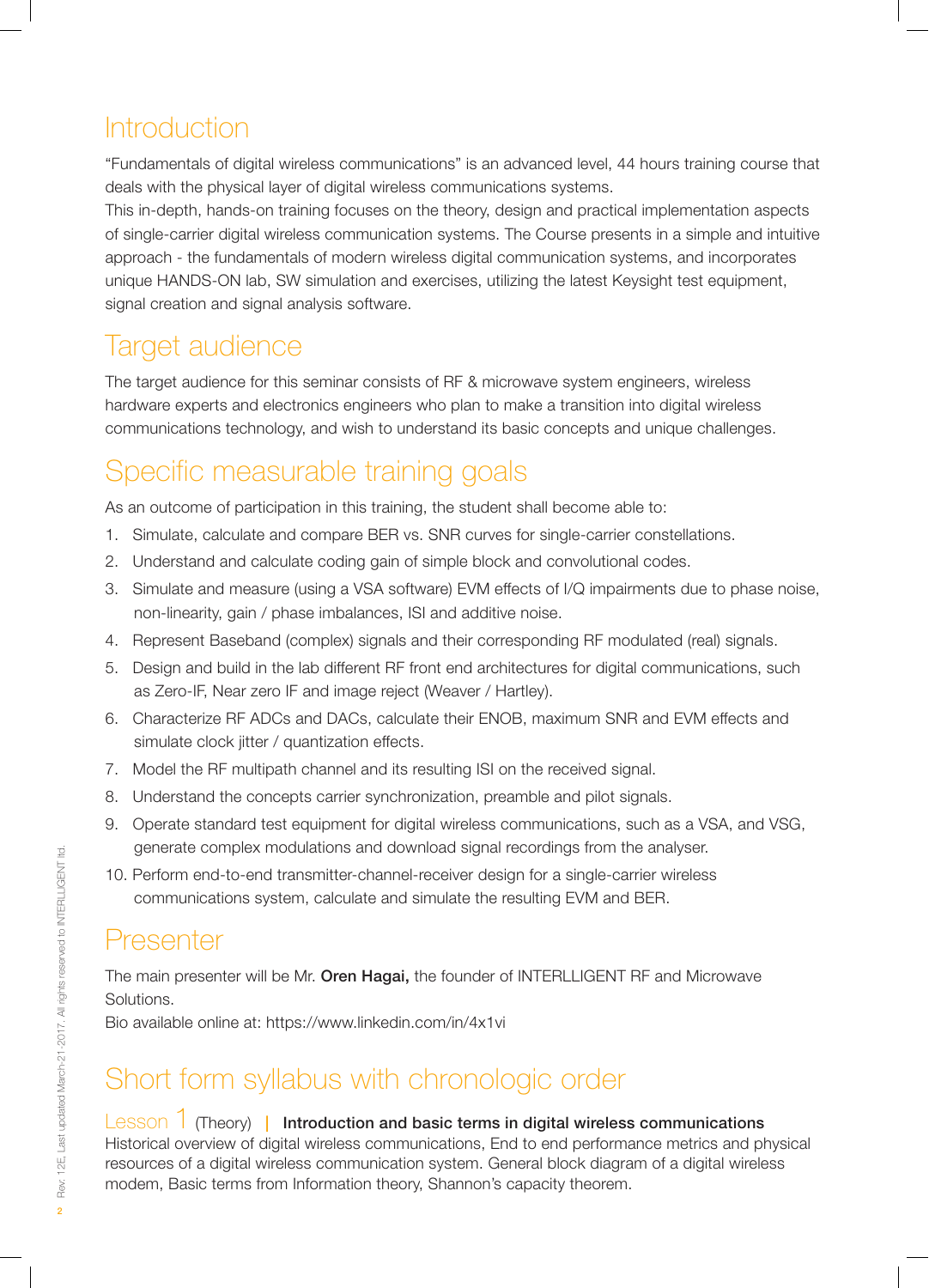## Lesson 2 (Theory) | Coding intro

The mathematical memoryless binary symmetric channel, the concept of coding gain, simple block codes, simple convolutional codes, the Viterbi algorithm, coding gain calculation.

## Lessons  $3 + 4$  (Theory) | Fundamentals of I/Q Modulation

Why I/Q Modulation? Occupied BW and orthogonal carriers' considerations. Complex (Base band) and real (RF) signals presentation. The quadrature modulator / demodulator, Definition and attributes of the Signal Space, Selection of carrier waveforms, Presentation of signals in the Signal-Space, Baseband Normalized Power analysis, PAPR calculations, Deterministic vs. Measured parameters. Primary Constellations: M-QAM, M-PSK, M-Orthogonal. Demodulation in the presence of noise and distortion: The ML and MAP criteria, Constellation Slicing, SER and BER calculations, Noise CDF and CCDF, Eb/No vs. BER Comparison between different constellations. Signal quality and system performance metrics: EVM, MER SER, BER, PER. Effects of multipath (ISI) on demodulation.

#### Lesson  $\bigcirc$  (Simulation lab #1) | Simulation of I/Q modulation and coding using Octave (MATLAB compatible in basic commands) software

## Lesson  $6$  (Theory) | Test equipment and standard test set-ups for measuring digital wireless communications systems

VSA premier: block diagram, presentation modes, using Keysight's 89601B VSA platform. VSG premier: block diagram, uploading and generating binary files, Markers, using Keysight's signal studio SW. Baseband generation using broadband AWGs. Channel emulators: RF to RF and Baseband-to-Baseband.

## Lesson / (Lab experiment) | Measuring digitally modulated signals using standard test equipment

VSA measurements of distinct signal deformation mechanisms in the VSA: Additive noise, Non-Linearity, Phase Noise, I/Q Gain Imbalance, I/Q Phase imbalance, Carrier leakage (DC offset), Adjacent channel interference, Multipath constellation replicas.

## Lesson  $\frac{3}{2}$  (Theory) | IF / RF sampling

Analog to Digital conversion: "Transparent" and "Non-Transparent" ADC's, ADC's block diagram, frequency transfer function (Nyquist zones), dynamic performance metrics: SQNR, SJNR, ENOB, SNRMax, Over-sampling processing gain. The Flash, Pipeline and SAR architectures.

#### Lesson  $\bigcup$  (Theory) | From Baseband to Microwave: RF front end architectures for digital wireless systems

Real-IF, Zero IF, Near Zero IF architectures, Weaver and Hartley architectures. Image rejection and DCoffset cancellation (Mixer Calibration).

Carrier sync PLL mechanisms, pilot and preamble signals.

## Lesson  $10$  (Theory) | Radio channel modeling and measurements

Stationary vs. time varying channels, impulse and frequency response parameters, delay spread, coherence bandwidth, the Doppler effect, Doppler spread. Channel models for indoor / outdoor propagation. Practical set-ups for channel sounding.

## Lesson 11 (Simulation lab #2) | End-to-end simulation of transmitter-channel-receiver single-carrier communications system

 $\vert$  Otal 44 training hours: 32 theory hours, 8 simulation hours, 4 lab experiment hours

More details including opening dates are available online at www.int-rf.com/rf-training